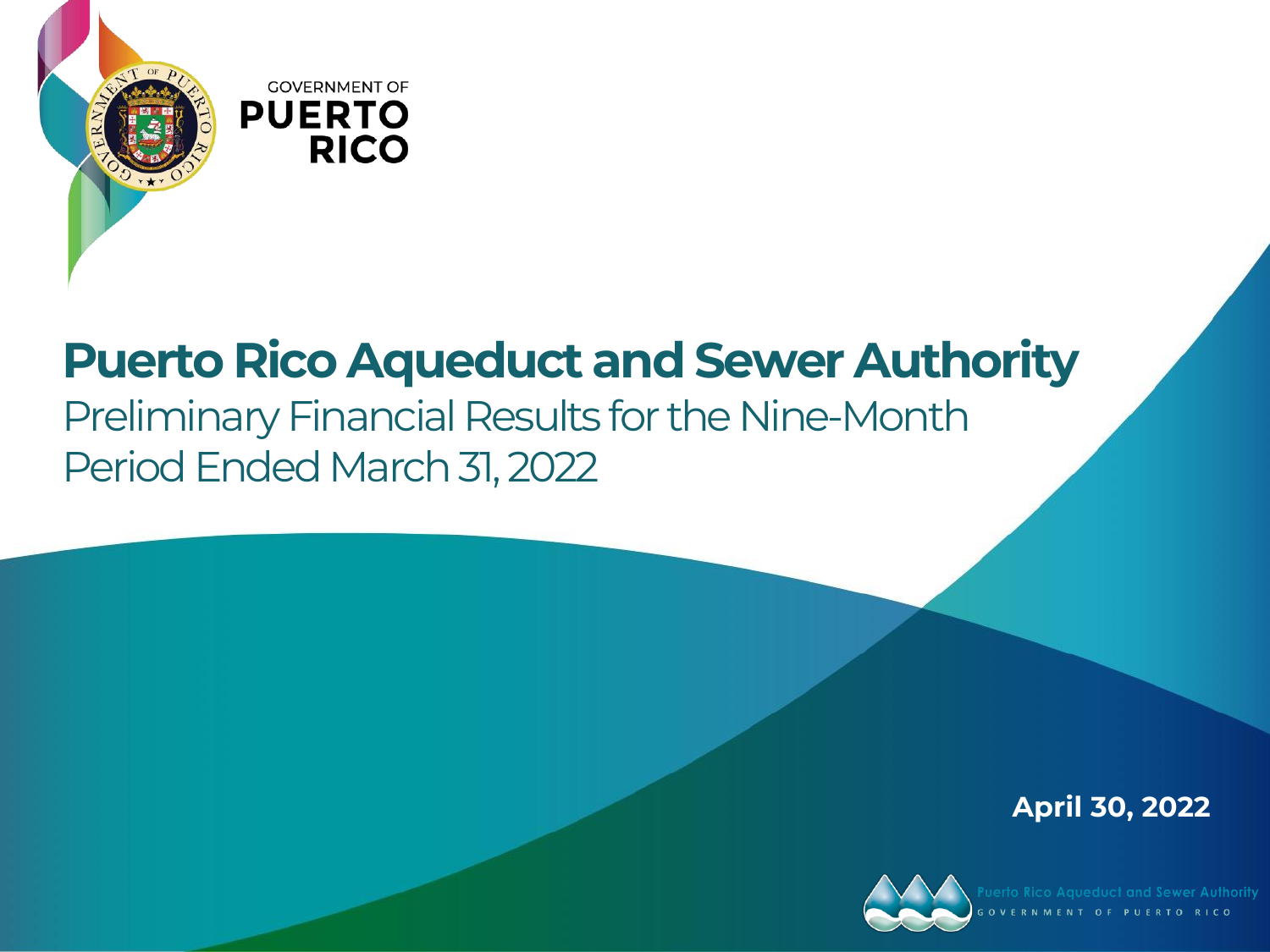# **Disclaimer**

The Puerto Rico Fiscal Agency and Financial Advisory Authority ("AAFAF"), the Puerto Rico Aqueduct and Sewer Authority ("PRASA" or the "Authority"), the Government of Puerto Rico (the "Government"), and each of their respective officers, directors, employees, agents, attorneys, advisors, members, partners or affiliates (collectively, with AAFAF, PRASA and the Government instrumentalities the "Parties") make no representation or warranty, express or implied, to any third party with respect to the information contained herein and all Parties expressly disclaim any such representations or warranties. The Parties do not owe or accept any duty or responsibility to any reader or recipient of this presentation, whether in contract or tort, and shall not be liable for or in respect of any loss, damage (including without limitation consequential damages or lost profits) or expense of whatsoever nature of such third party that may be caused by, or alleged to be caused by, the use of this presentation or that is otherwise consequent upon the gaining of access to this document by such third party.

This document does not constitute an audit conducted in accordance with generally accepted auditing standards, an examination of internal controls or other attestation or review services in accordance with standards established by the American Institute of Certified Public Accountants or any other organization. The projections set forth in this presentation were not prepared with a view toward complying with the guidelines established by the American Institute of Certified Public Accountants with respect to prospective financial information, but, in the view of the officers of the Government or its agencies or instrumentalities responsible for the preparation of such information, were prepared on a reasonable basis, reflect the best currently available estimates and judgments, and present, to the best of such officers' knowledge and belief, the expected course of action and the expected future financial performance of the Government and/or its agencies and instrumentalities, as applicable. However, this information should not be relied upon as being necessarily indicative of future results, and readers of this presentation are cautioned not to place undue reliance on the prospective financial information. Future events and actual results may differ materially from any estimates, projections, or statements contained herein. Nothing in this document should be considered as an express or implied commitment to do or take, or to refrain from taking, any action by AAFAF, PRASA, the Government, or any government instrumentality in the Government or an admission of any fact or future event. Accordingly, the Parties do not express an opinion or any other form of assurance on the financial statements or any financial or other information or the internal controls of the Government and the information contained herein.

Any statements and assumptions contained in this document, whether forward-looking or historical, are not guarantees of future performance and involve certain risks, uncertainties, estimates and other assumptions made in this document. The information included in this presentation may contain certain "forward-looking" statements. These forward-looking statements may relate to the fiscal and economic condition, economic performance, plans and objectives of the Government of Puerto Rico and/or its agencies and instrumentalities. All statements contained herein that are not clearly historical in nature are forward-looking, and the words "anticipates," "believes," "continues," "expects," "estimates," "intends," "aims," "projects," and similar expressions, and future or conditional verbs such as "will," "would," "should," "could," "might," "can," "may," or similar expressions, are generally intended to identify forwardlooking statements. These statements are not guarantees of future performance and involve certain risks, uncertainties, estimates, and assumptions by the Government and/or its agencies and instrumentalities that are difficult to predict. The economic and financial condition of the Government and its agencies and instrumentalities is affected by various financial, social, economic, environmental, and political factors. These factors can be very complex, may vary from one fiscal year to the next, and are frequently the result of actions taken or not taken, not only by the Government and/or its agencies and instrumentalities, but also by entities such as the government of the United States of America or other nations that are not under the control of the Government. Because of the uncertainty and unpredictability of these factors, their impact cannot, as a practical matter, be included in the assumptions underlying the Government's or its agencies and instrumentalities' projections.

This presentation does not constitute, nor does it form part of, an offer to sell or purchase, or the solicitation of an offer to sell or purchase, any securities or an offer or recommendation to enter into any transaction. This presentation has been prepared for informational purposes only. Nothing in this document shall be considered a solicitation, recommendation or advice to any person to participate, pursue or support a particular course of action or transaction, to purchase or sell any security, or to make any investment decision. By accepting this document, the recipient shall be deemed to have acknowledged and agreed to the terms of these limitations. This document may contain capitalized terms that are not defined herein, or may contain terms that are discussed in other documents or that are commonly understood. You should make no assumptions about the meaning of capitalized terms that are not defined, and you should consult with advisors of PRASA should clarification be required.

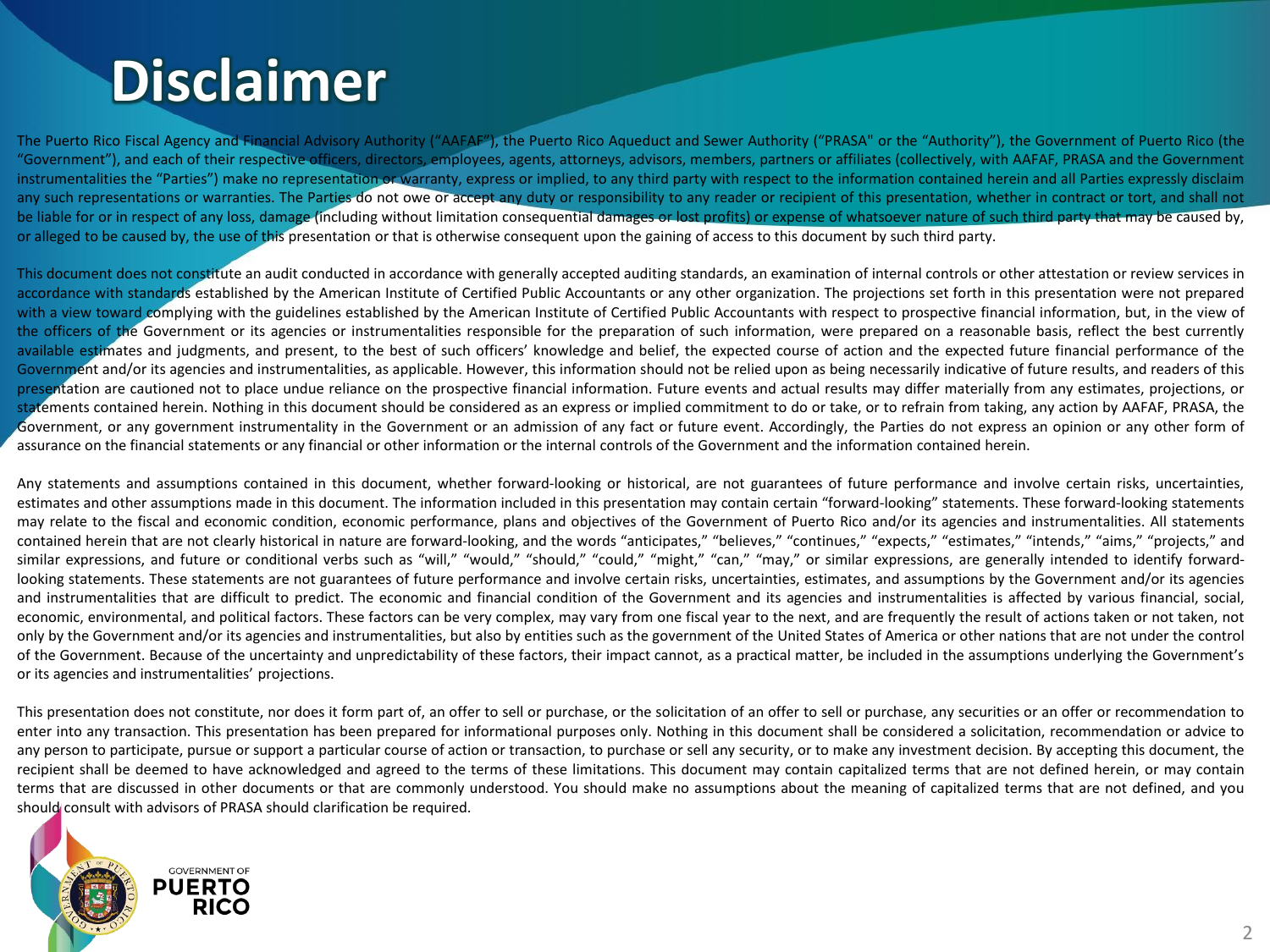

- The Authority at a Glance
- Operating Data
- Preliminary Financial results
- Capital Improvement Program
- Liquidity
- Debt and Debt Service Coverage

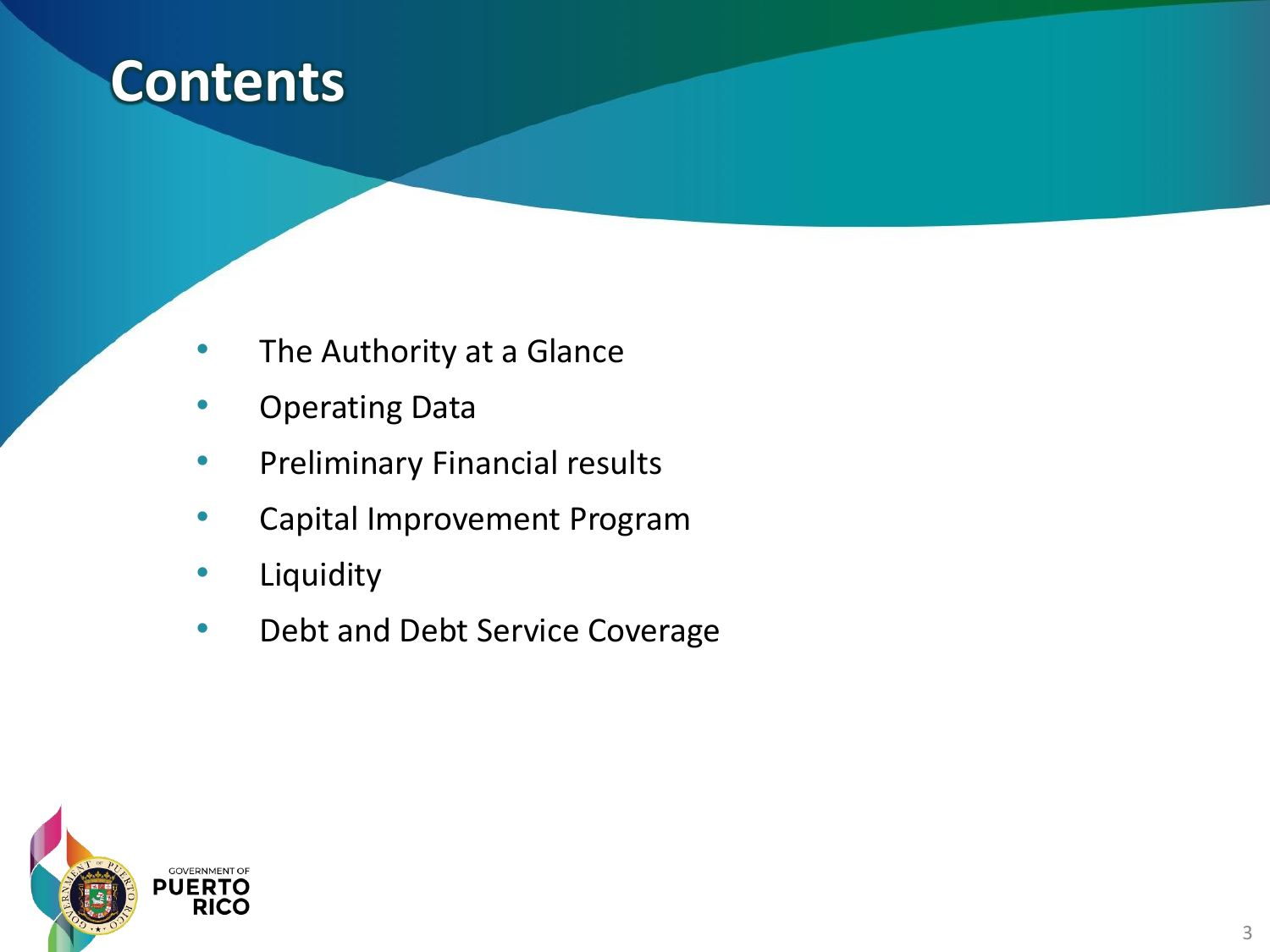# **The Authority at a Glance<sup>1</sup>**

The Puerto Rico Aqueduct and Sewer Authority (the "Authority" or "PRASA") owns and operates the potable water supply and wastewater systems in Puerto and endeavors to provide high-quality water and wastewater services at an affordable cost

#### S E R V I N G **1 , 2 6 3 , 2 9 8 C U S T O M E R S** ( 9 6 % W A T E R / 5 9 % W A S T E W A T E R )

IN A SERVICE AREA OF **3 , 5 3 5 S Q U A R E M I L E S**

> W I T H **4 , 6 2 5 E M P L O Y E E S**



**8 DAMS**  Owned by PRASA



**112 FILTRATION PLANTS**





**51 SEWER PLANTS OVER 3,900 AUXILIARY FACILITIES, INCLUDING: TANKS - 1,563 PUMP STATIONS – 1,972 WATER WELLS - 238**



**OVER 20,000 MILES OF PIPES Water & wastewater**

<sup>1</sup>Preliminary data as of March 31, 2022

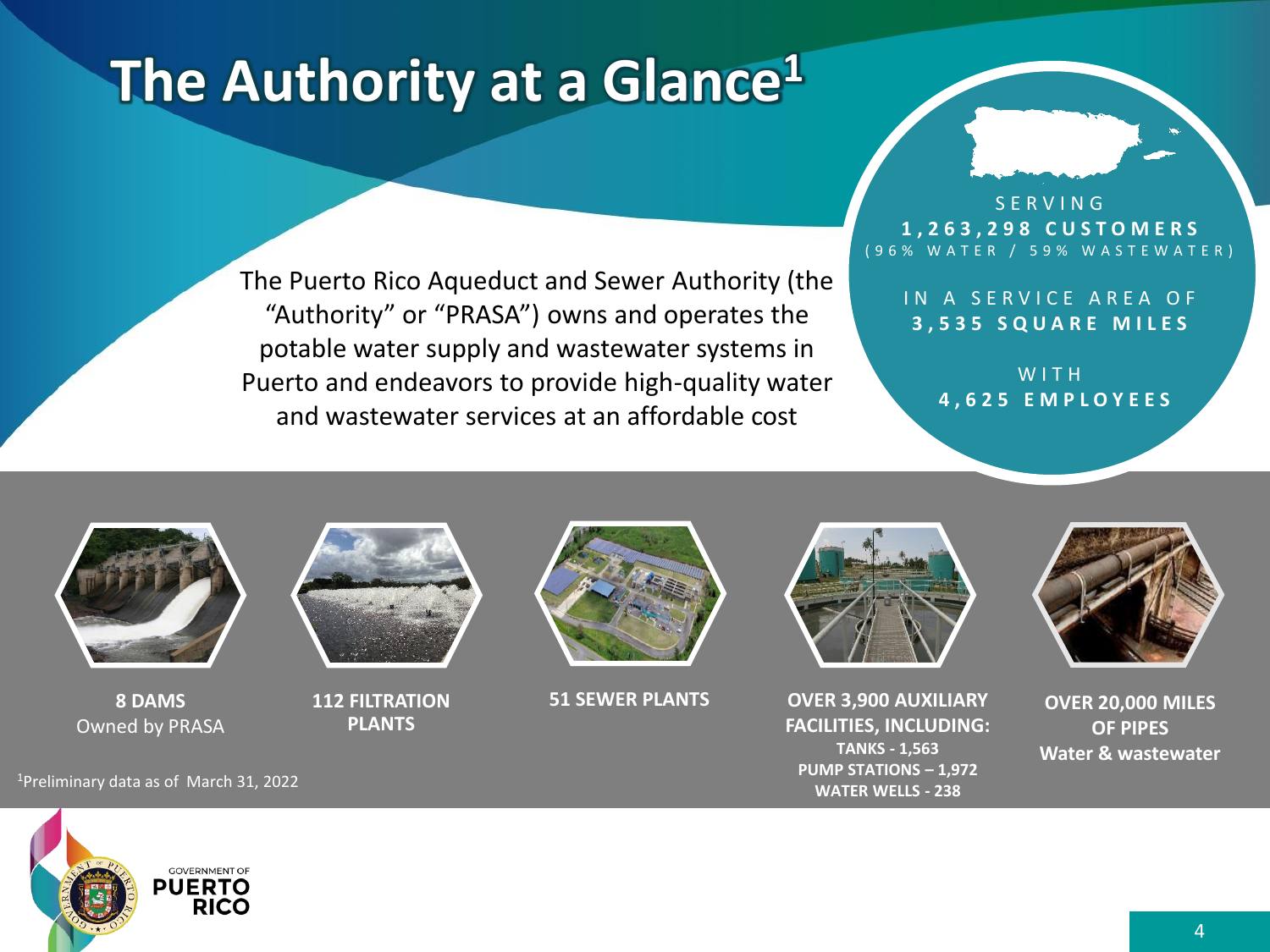## **Operating Data As of March 31, 2022**

#### Consumption by Customer Type Consumption and Clients





#### Residential Accounts Statistics



#### Billings and Collections

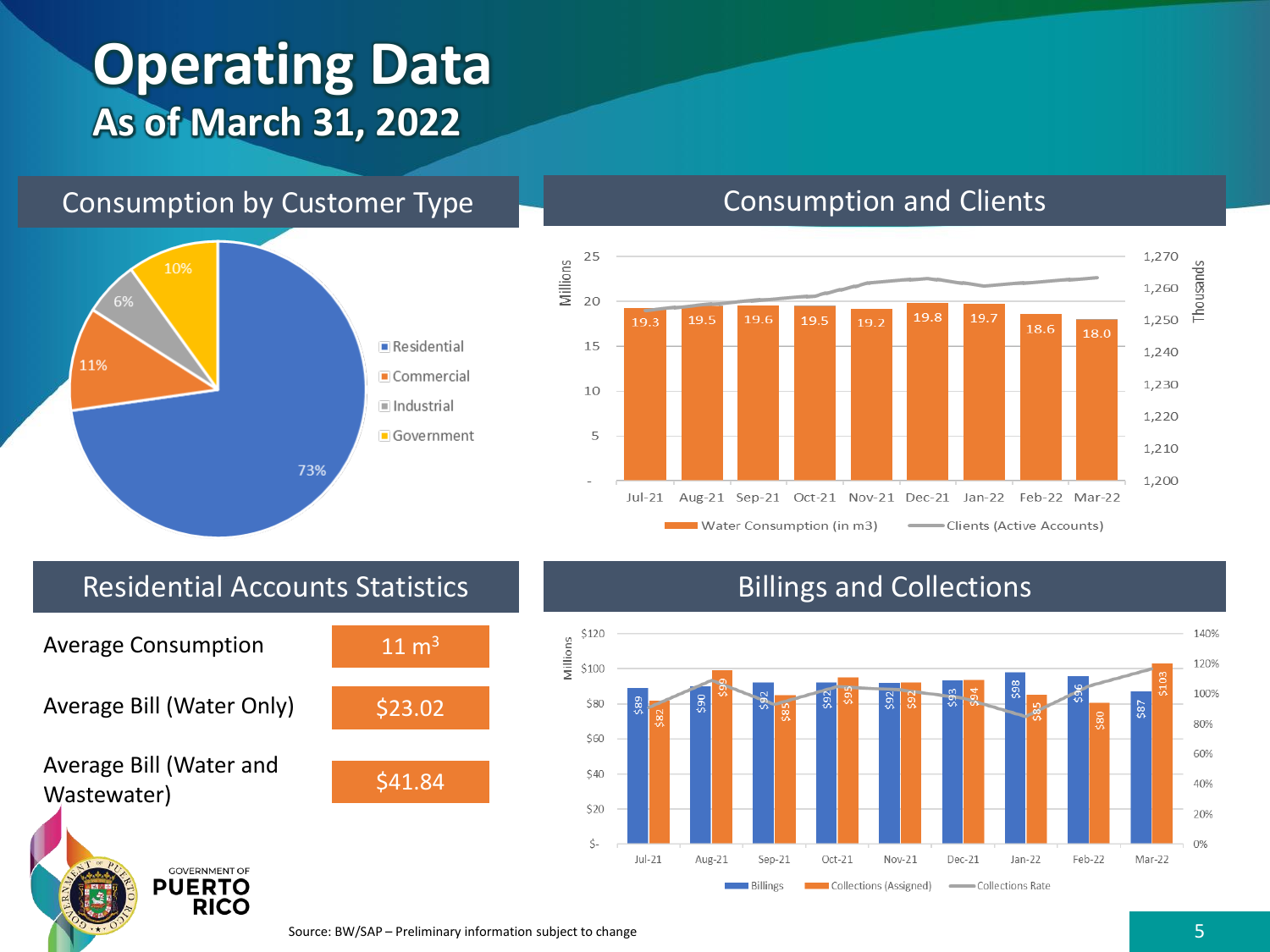### **Preliminary Financial Results** For the Nine-Month Period Ended March 31, 2022

|                                  | Mar 31, 2022 - YTD |                         |           |
|----------------------------------|--------------------|-------------------------|-----------|
| (5000's)                         | <b>Budget</b>      | <b>Actual</b>           | $Var.$ \$ |
| <b>Authority Revenues</b>        |                    |                         |           |
| 1 Service Revenues - Regular     | 654,877            | 660,155                 | 5,278     |
| 2 Service Revenues - Government  | 117,558            | 145,914                 | 28,356    |
| 3 Miscellaneous & Insurance (BI) | 1,875              | 1,824                   | (51)      |
| 4 Total Auhtority Revenues       | 774,310            | 807,893                 | 33,582    |
| 5 Senior and Senior Sub Debt     | (197, 881)         | (191, 035)              | 6,846     |
| <b>Operating Expenses</b>        |                    |                         |           |
| 6 Payroll & Related              | (221, 349)         | (220,765)               | 583       |
| 7 Electricity                    |                    | (99,914) (111,424)      | (11,510)  |
| 8 Maintenance & Repair           | (44, 528)          | (39, 817)               | 4,711     |
| 9 Chemicals                      | (35, 792)          | (37, 163)               | (1, 372)  |
| 10 Other Expenses                |                    | $(137,606)$ $(124,291)$ | 13,315    |
| 11 Total Net Operating Expenses  | (539, 188)         | (533, 460)              | 5,728     |
| 12 FEMA / Insurance Reimb.       | 15,000             | 17,185                  | 2,185     |
| 13 Operating Reserve Fund        | (1,401)            | (1,402)                 | (1)       |
| 14 Capital Improvement Fund      | (54,170)           | (54, 169)               | 1         |
| 15 Balance                       | (3,329)            | 45,012                  | 48,341    |

Budget for FY2022 is presented as amended and certified by the Oversight Board in March 2022

Electricity expense impacted by increase in cost of electricity provided by the Puerto Rico Electric Power Authority



Source: SAP for operating expenses (accrual basis) and cash flow for other line items (cash basis). Notes: Information presented based on the Master Agreement of Trust ("MAT") flow of funds. Information is preliminary and subject to material change.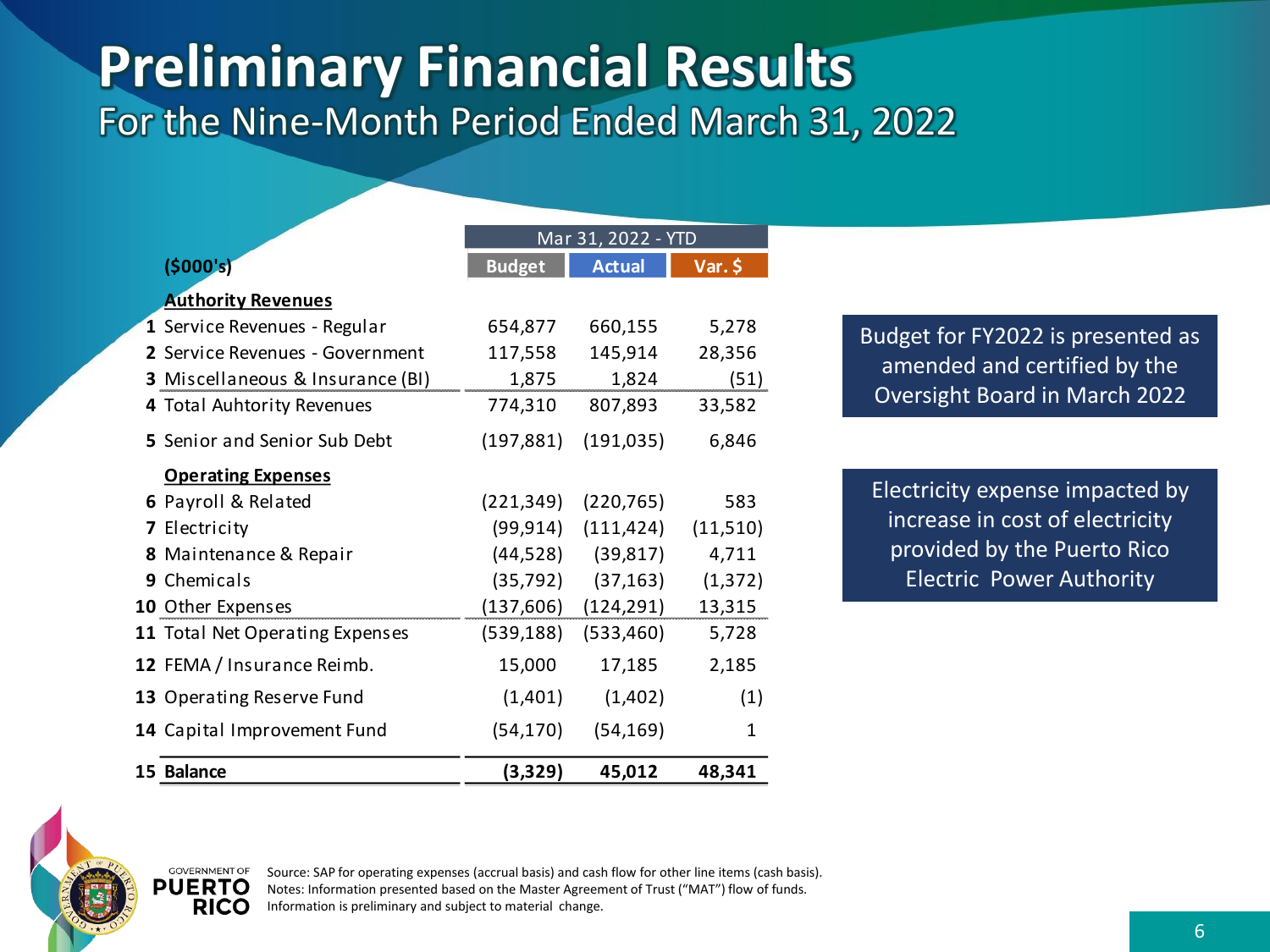# **Capital Improvement Program ("CIP")** For the Nine-Month Period Ended March 31, 2022

#### **CAPITAL IMPROVEMENT PROGRAM EXPENDITURES BREAKDOWN**

*(Amounts expressed in \$000's)* Mar 31, 2022 - YTD

Actual CIP costs are lower than projected as most projects are in planning or design stages and project management support contracts were recently formalized. Additionally, the process for approval and fund disbursement for Reconstruction & Recovery projects are under development and the COVID-19 pandemic continues to affect the coordination and procurement process.

|                                       | <b>Budget</b> | <b>Actual</b> | Variance (\$) |
|---------------------------------------|---------------|---------------|---------------|
| <b>Reconstruction &amp; Recovery</b>  | \$<br>153,521 | 18,150        | 135,370       |
| Renewal & Replacement                 | 69,482        | 39,913        | 29,570        |
| <b>Mandatory Compliance</b>           | 51,185        | 18,532        | 32,652        |
| Non Mandatory Compliance              | 28,087        | 7,730         | 20,356        |
| <b>Optimization &amp; Emergencies</b> | 7,500         |               | 7,500         |
| Fleet & IT                            | 21,912        | 1,954         | 19,958        |
| Quality                               | 20,104        | 6,454         | 13,650        |
| <b>Electric Generators</b>            | 11,702        | 2,096         | 9,606         |
| Meter Replacement                     | 3,750         | 2,672         | 1,078         |
| Safety, Growth & Others               | 19,643        | 6,795         | 12,848        |
| <b>Total CIP Incurred</b>             | \$<br>386,885 | \$<br>104,297 | 282,588<br>S  |

Source: CIP Budget as included in the FY2022 Budget certified by the Oversight Board and actual based on CIP incurred costs recorded in SAP, prior to overhead charges and other fiscal year end adjustments.



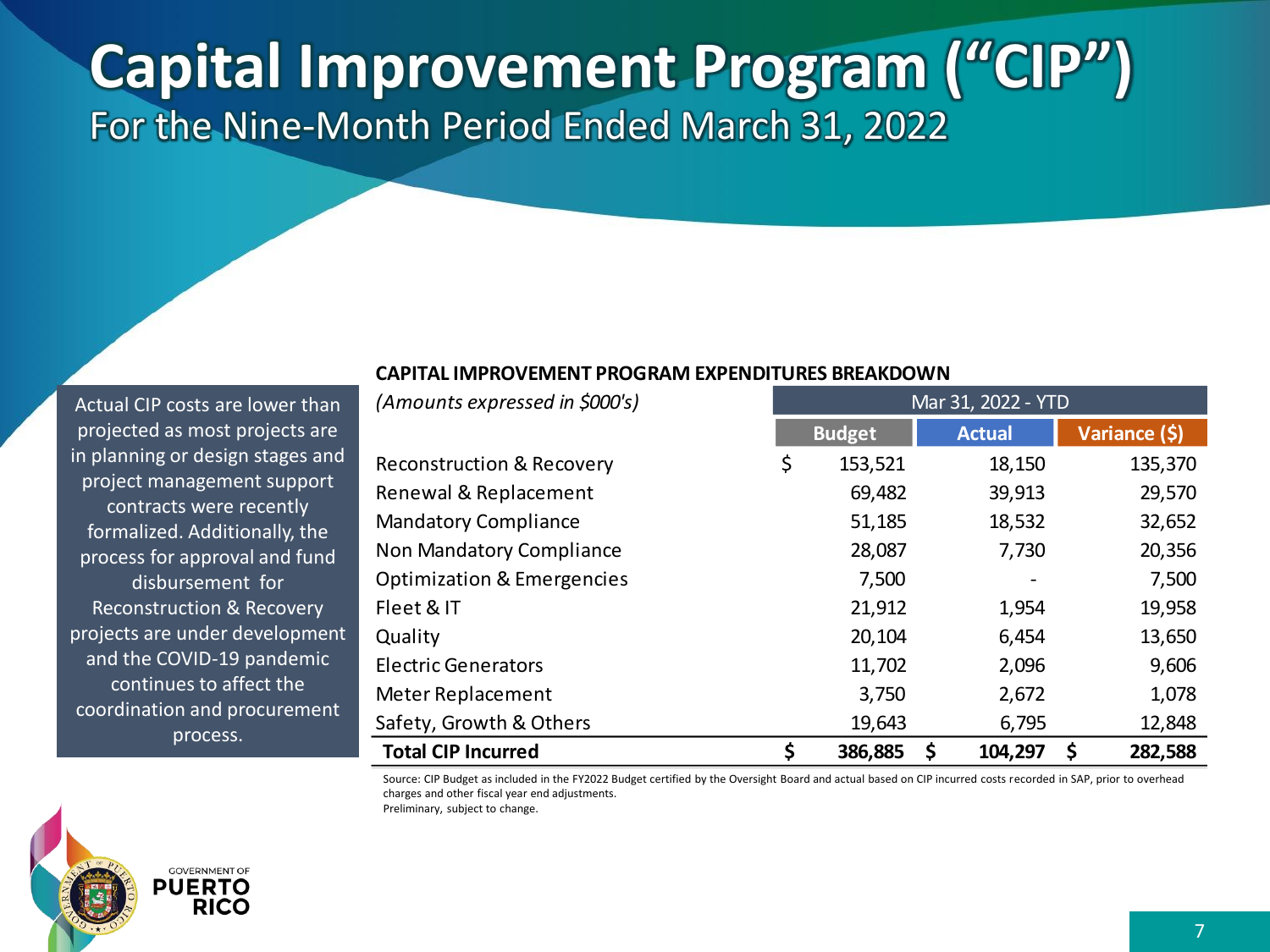# **Liquidity**

|                 | <b>Group of Funds</b>                                                                                                                                                                                                                                                                                                                                                                                    | March 31, 2022<br>(5'000)               |                                                                                 |
|-----------------|----------------------------------------------------------------------------------------------------------------------------------------------------------------------------------------------------------------------------------------------------------------------------------------------------------------------------------------------------------------------------------------------------------|-----------------------------------------|---------------------------------------------------------------------------------|
|                 | Debt Service Account<br>Debt Service Reserve<br><b>Restricted for Debt Service</b><br>Capital Improvement<br><b>Construction Fund</b><br>Disaster Recovery (FEMA/Insurance)<br><b>Compliance Escrow Accounts</b><br><b>Restricted for CIP and Compliance</b><br><b>Operating Reserve</b><br><b>Operating Reserve Fund</b><br><b>Current Expense and Petty Cash</b><br>Revenue Fund<br><b>Other Funds</b> | 86,117<br>101,398<br>187,515<br>107,606 | Debt Service Reserve Fund for<br>the benefit of outstanding<br>2008A Bonds only |
| Cash            |                                                                                                                                                                                                                                                                                                                                                                                                          | 161,736                                 |                                                                                 |
| <b>Balances</b> |                                                                                                                                                                                                                                                                                                                                                                                                          | 73,412<br>863                           | The Authority has an operating<br>reserve fund ("ORF") with a                   |
|                 |                                                                                                                                                                                                                                                                                                                                                                                                          | 343,618<br>187,411                      | balance equal to 90 days of                                                     |
|                 |                                                                                                                                                                                                                                                                                                                                                                                                          | 187,411<br>219,796                      | operating expenses per MAT.<br>The ORF is available for                         |
|                 |                                                                                                                                                                                                                                                                                                                                                                                                          | 6,532<br>226,327<br>\$944,872           | operating expenses, if and as<br>needed.                                        |
|                 | <b>Total</b>                                                                                                                                                                                                                                                                                                                                                                                             |                                         |                                                                                 |

Current Expense Fund

**GOVERNMENT OF** 

**PUERTO**<br>RICO



In addition to the ORF, the Current Expense Fund as of March 31, 2022 had over **120 days of cash on hand**

Note: The Current expense cash balance includes \$45 million invested in State and Local Government Securities held in a custody account at BNY Mellon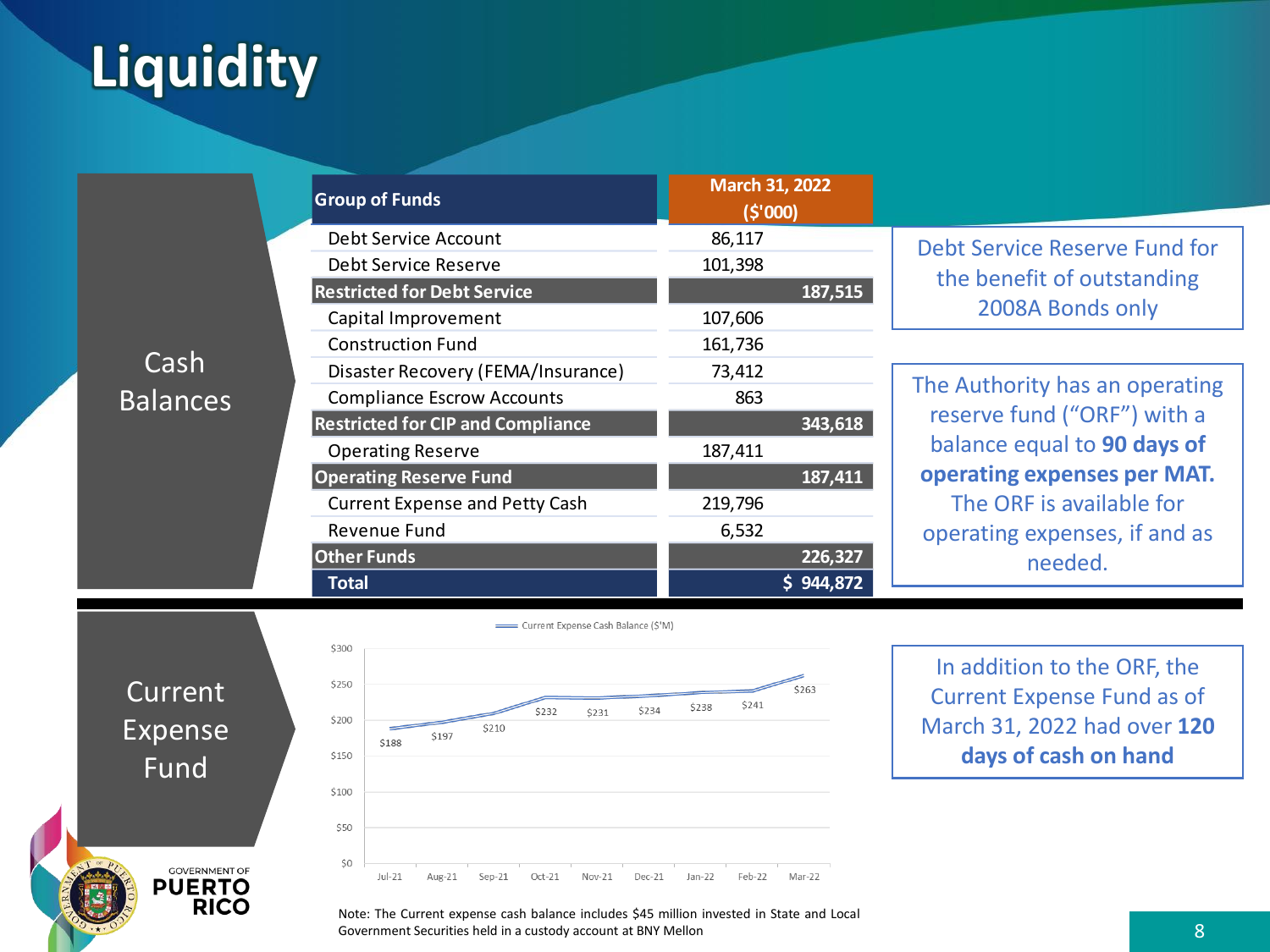# **Debt and Debt Service Coverage**

### Outstanding Senior Debt

| <b>Debt Service Coverage</b> |  |
|------------------------------|--|
| (FY2022 Amended Budget)      |  |

**GOVERNMENT OF PUERTO RICO** 

| (in \$000s)                     | 31-Mar-22     |
|---------------------------------|---------------|
| Senior Bonds                    |               |
| 2008 Series A Bonds (CAB)       | 67,315        |
| 2012 Series A Bonds             | 638,400       |
| 2020 Series A Bonds             | 1,318,020     |
| 2020 Series B Bonds             | 18,050        |
| 2021 Series A Bonds             | 92,330        |
| 2021 Series B Bonds             | 842,410       |
| 2021 Series C Bonds             | 155,090       |
|                                 | 3,131,615     |
| Other Senior Indebtedness       |               |
| 2019 State Revolving Fund Loans | 570,677       |
| 2020 State Revolving Fund Loans | 21,969        |
| 2019 Rural Development Loans    | 397,475       |
|                                 | 990,121       |
| Total Senior Debt               | $$4,12$ 1,736 |

Senior Debt Service Coverage Ratio (Over Senior Debt Service Coverage Natio (Over<br>Authority Revenues – Current MAT) 4.16

Senior Debt Service Coverage Ratio (Over Net Revenues – Proposed MAT Amendment)

All Obligations Coverage Ratio